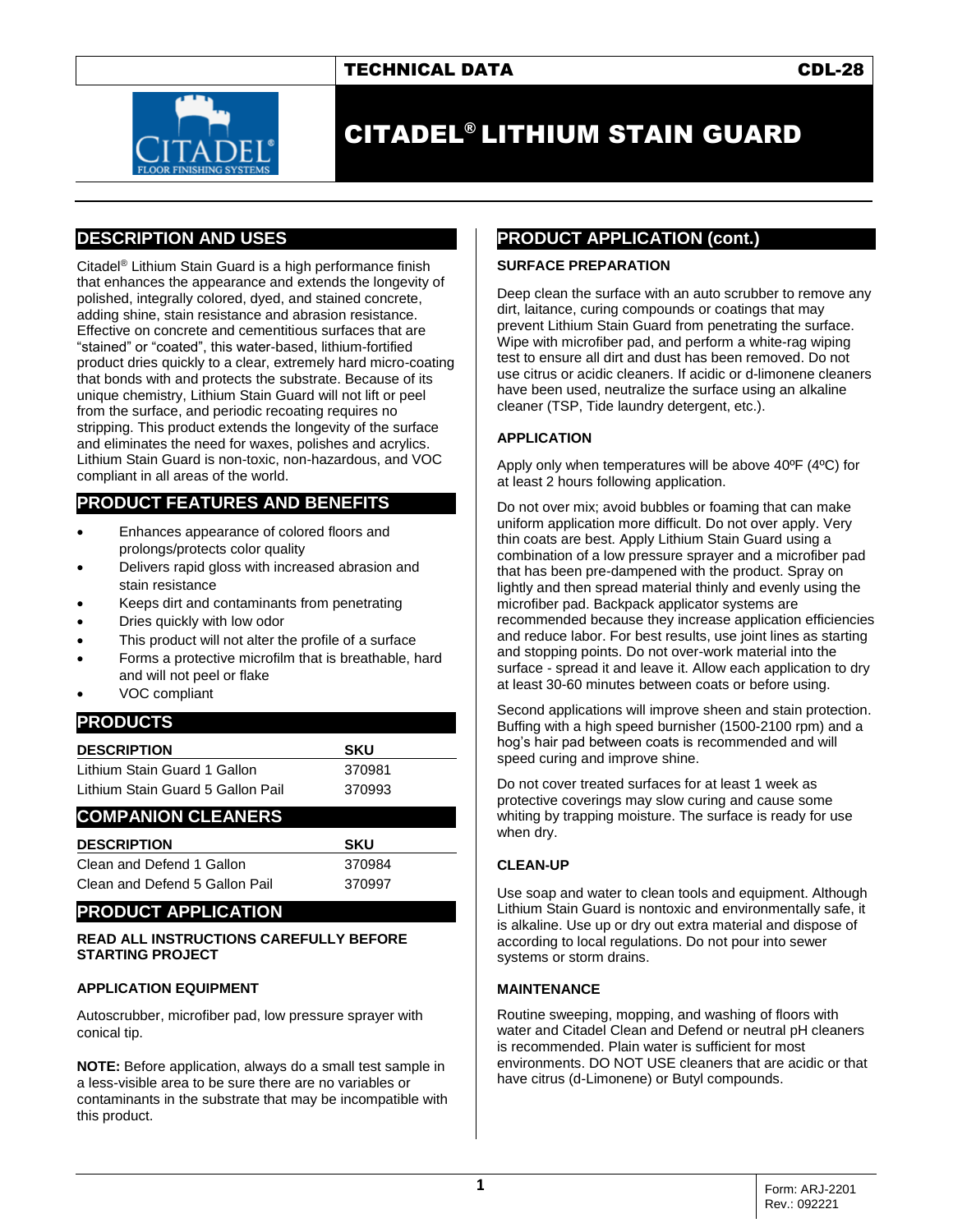# TECHNICAL DATA CDL-28



# CITADEL® LITHIUM STAIN GUARD

## **PRODUCT APPLICATION (cont.)**

#### **LIMITATIONS**

Lithium Stain Guard will not hide stains. Lithium Stain Guard is chemically resistant and helps reduce staining, but some compounds, especially acids, may damage the surface.

Lithium Stain Guard will not bridge or fill cracks and will not salvage honeycombed or structurally unsound surfaces. This product will not alter the profile of a surface. Not suitable for asphalt, non-cement surfaces or painted surfaces.

If Lithium Stain Guard comes into contact with glass, fabric, metal, or painted surfaces, immediately wipe contaminated surfaces with a damp cloth, then wipe dry with a second clean cloth.